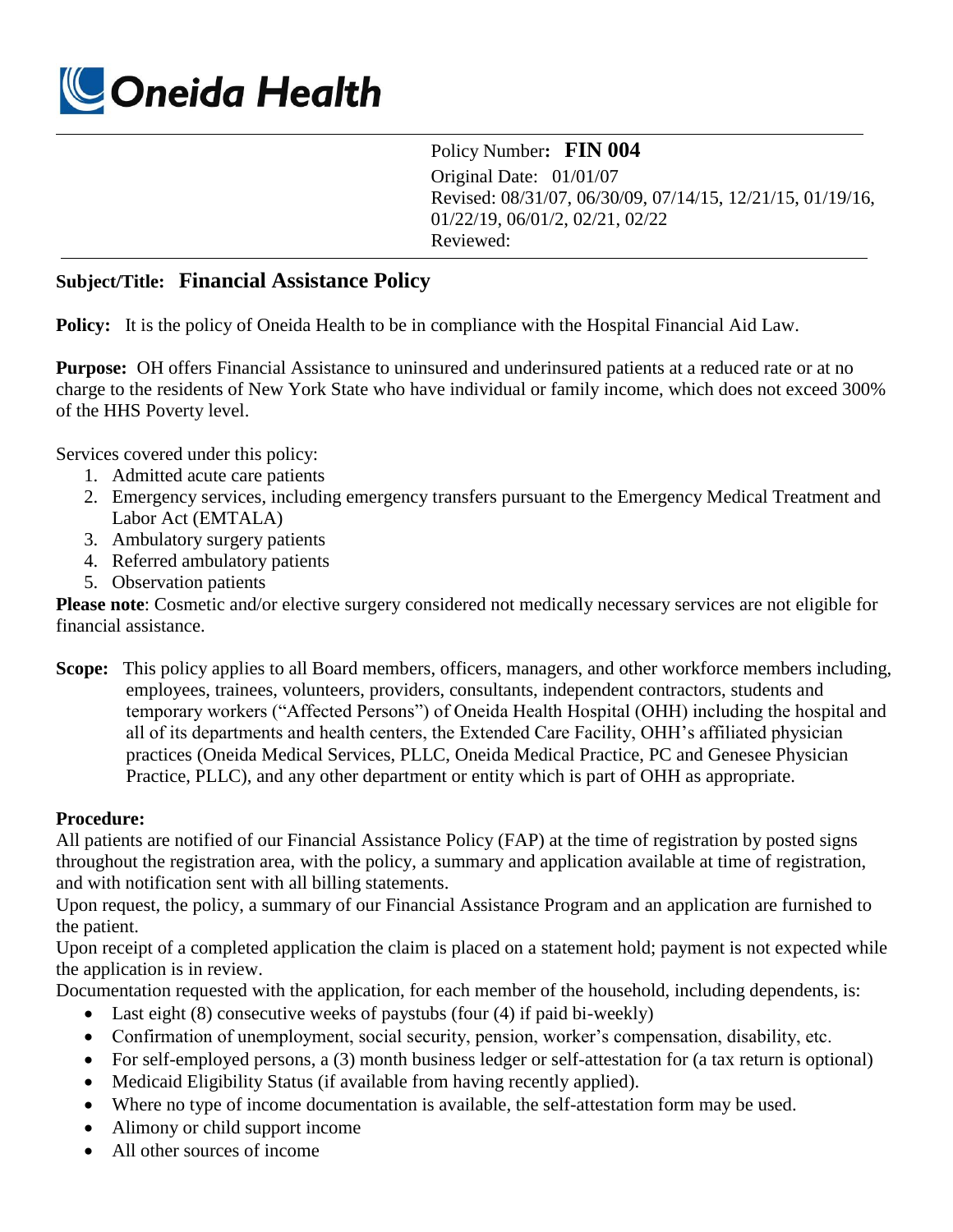- 1. Approval for financial assistance will be based on a case-by-case basis. Determination will be made relative to household size and income level.
- 2. Based on the information provided on the application, **OH** will review criteria to identify if the patient may be eligible for NYS Medicaid coverage. If the information provided appears to meet eligibility guidelines, the patient will be advised to apply for NYS Medicaid to obtain NYS Medicaid approval or denial.
- 3. If **OH** is unable to make a determination based on information provided, a letter will be sent to the patient advising the application is pending until complete information/documentation is received. This must be returned in a timely manner and as specified by **OH** in order that an expeditious determination be made.
- 4. In the event it is necessary for a patient to apply for Medicaid and Medicaid denies based on failure to complete an application or refusal to comply with any conditions of eligibility this will result in the application for Financial Assistance being denied. You may be required to apply for any other insurance or programs prior to receiving financial assistance.
- 5. Account balances as a result of out of pocket expenses, benefits exhausted and denied insurance payment are eligible for financial assistance for hospital services. (This does not apply to the physician outpatient clinics).
- 6. Application for financial assistance must be made within 120 days (notification period) from the first post discharge patient billing statement. Thereafter, all supporting and any additionally requested documentation upon timely notification, must be received by the facility within the timeframes requested by the facility not to exceed an additional 120 days (application period).
- 7. The financial assistance approval will be valid for those accounts listed on the application only. Approval of financial assistance will be honored for a 6 month period; therefore, reducing the necessity for "reapplication". However, if the financial status of a patient/guarantor has changed; **Oneida Health** will ask the patient/guarantor to re-apply.
- 8. Determination of the financial assistance award will be made by business office personnel. The application will then be given to the Director of Patient Accounts, Business Office Supervisor (Hospital) or the Central Billing Office Manager (Clinic side) for final approval. In cases where the account balances total greater than \$15,000.00, approval of the Chief Financial Officer will be required.
- 9. Patients who have made application for financial assistance will receive a written determination from the Business Office within 30 working days of determination.
- 10. Patients who do not agree with the determination of eligibility for financial assistance may call the New York State Department of Health complaint hotline at 1 800 804 5447.
- 11. Financial assistance requests will not be honored until the final patient responsibility is determined after all insurances have paid their contracted portion. Any insurance disputes must be settled before the account balance will be considered.
- 12. Once a favorable determination has been made, the patient/guarantor will be provided notification along with an explanation of the expected time frames to remit balances due. The patient/guarantor will be requested to sign an agreement and return it to **OH** within 14 days.
- 13. When a guarantor/family has been approved for financial assistance the guarantor may pay the adjusted account balance(s) in full or if necessary can set up payment arrangements. Payment plan parameters are listed below.